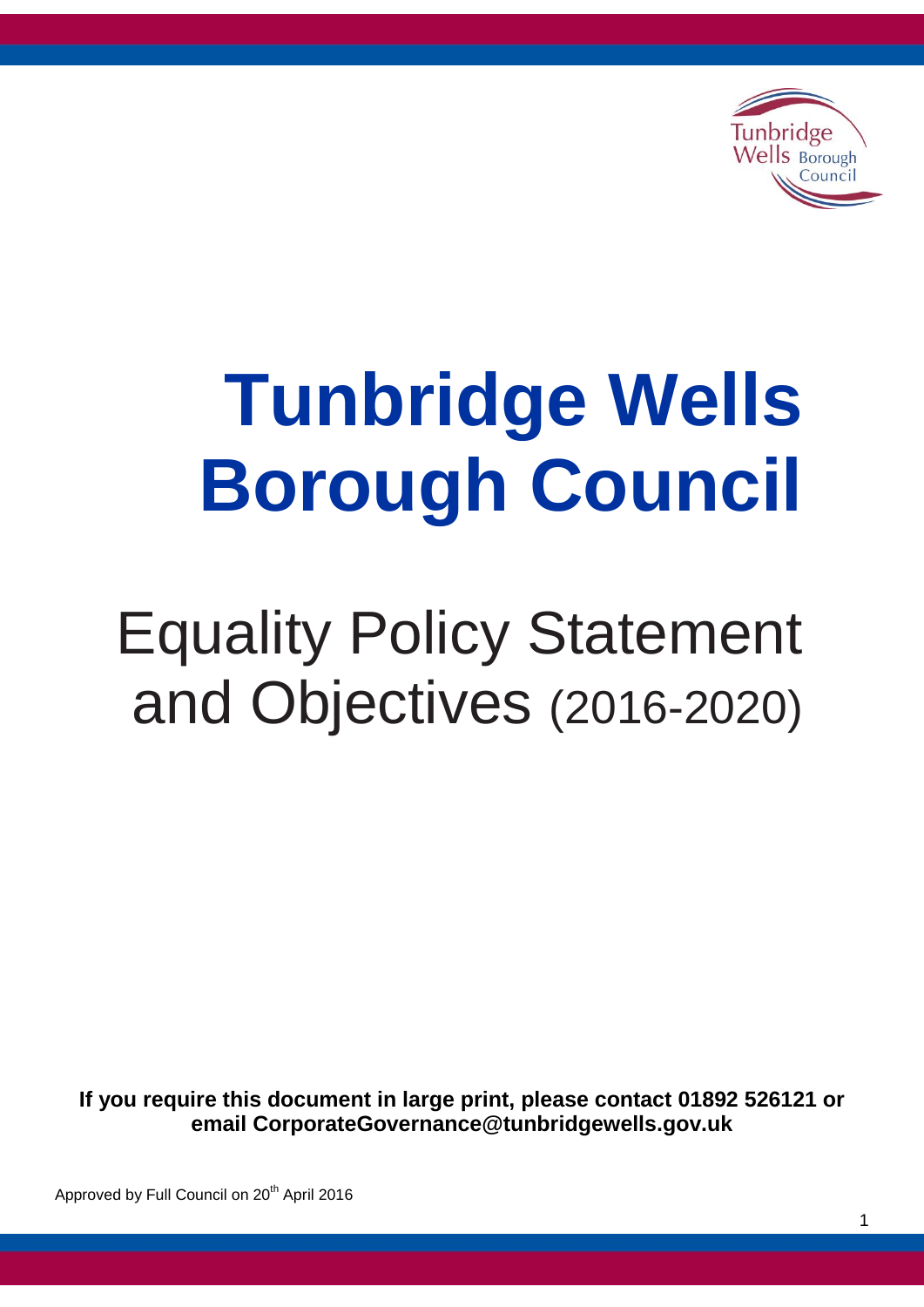# **Contents**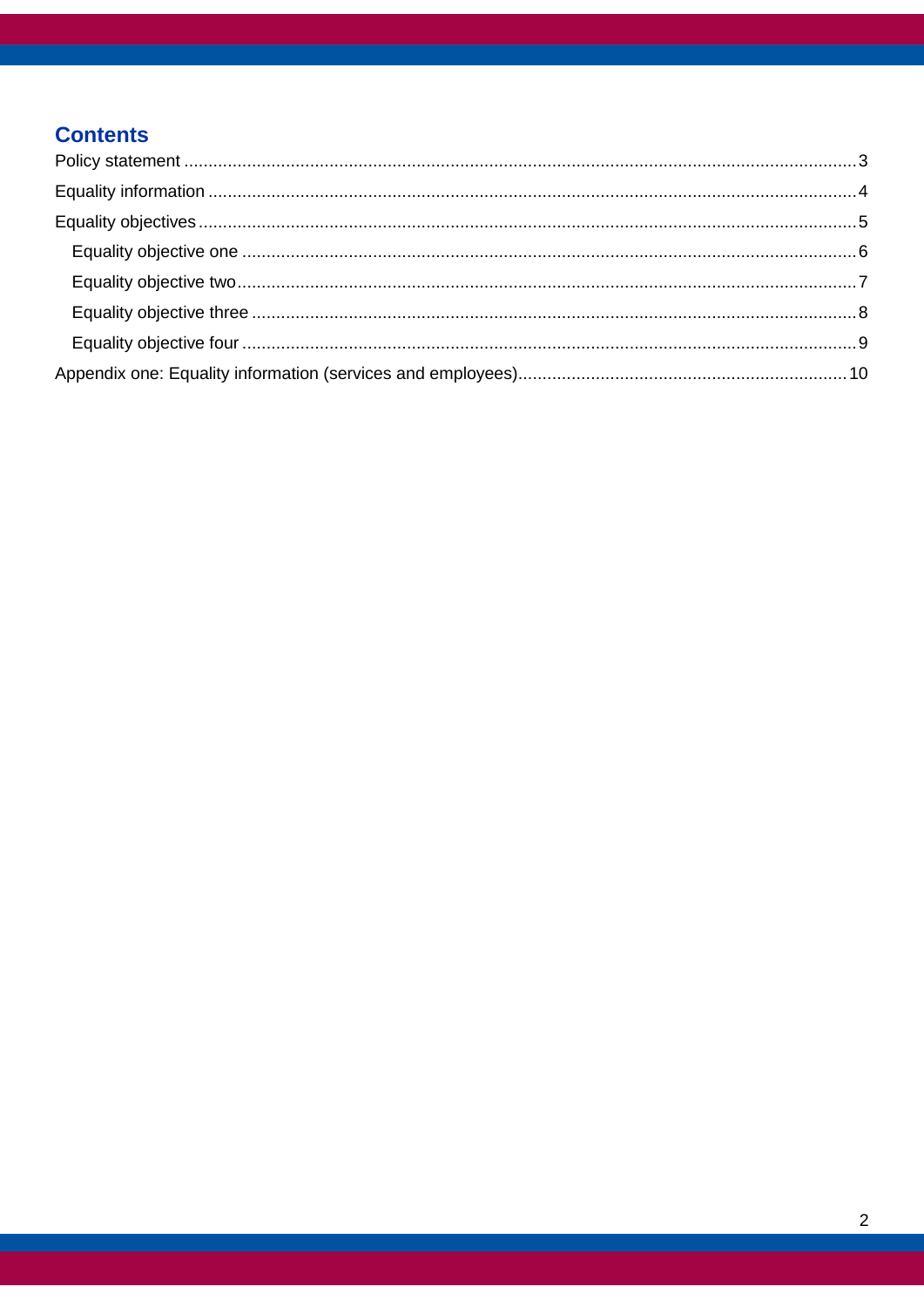# <span id="page-2-0"></span>**Policy statement**

We want people to have the opportunity to reach their potential and access services that meet their needs. We will enable this through our roles as a community leader, service provider and employer. The commitments in this document apply to Councillors and staff and set standards for others who deliver services on our behalf.

#### **As a community leader we will:**

- Consider the effects of limited financial resources by taking decisions in an informed and accountable way.
- Enable people to be active in community life and exercise their democratic rights; and
- **Listen and respond to the views of our communities.**

#### **As a service provider we will:**

- Enable everyone to make use of the services to which they are entitled;
- Give information and advice in suitable ways; and
- Monitor and evaluate services to identify whether they are meeting people's needs.

#### **As an employer we will:**

- Select, appoint and promote individuals on the basis of merit;
- Encourage all staff to develop and reach their potential;
- **Provide a safe and accessible workplace;**
- **Provide fair and open pay and reward systems; and**
- Foster a culture where staff treat each other with dignity and respect.

#### **To deliver our commitments we will:**

- Update our equality information (see Appendix one) and progress against our equality objectives annually;
- Use equality impact assessments when making changes to our services; and
- Not tolerate inappropriate or offensive language or behaviour to staff or service users.

### **Rights and responsibilities**

- The Chief Executive will have overall responsibility for implementing this policy statement.
- Senior managers will make sure their service areas comply with this document.
- Each member of staff has responsibility to read, understand and implement this policy statement and to take responsibility for their own behaviour. Each Councillor has responsibility to read, understand and make sure their behaviour has regard for this policy statement.
- **Implementation of this policy statement will be monitored by the Corporate Equalities Monitoring** Group and Management Team and progress will be reported to Cabinet.

#### **Public sector equality duty**

The Council is subject to the public sector equality duty (the equality duty). The equality duty is made up of a general equality duty which is supported by specific duties. The general equality duty requires public authorities, in the exercise of their functions, to have due regard to the need to:

- Eliminate discrimination, harassment and victimisation and any other conduct that is prohibited by or under the Act;
- Advance equality of opportunity between people who share a relevant protected characteristic and people who do not share it; and
- Foster good relations between people who share a relevant protected characteristic and those who do not share it.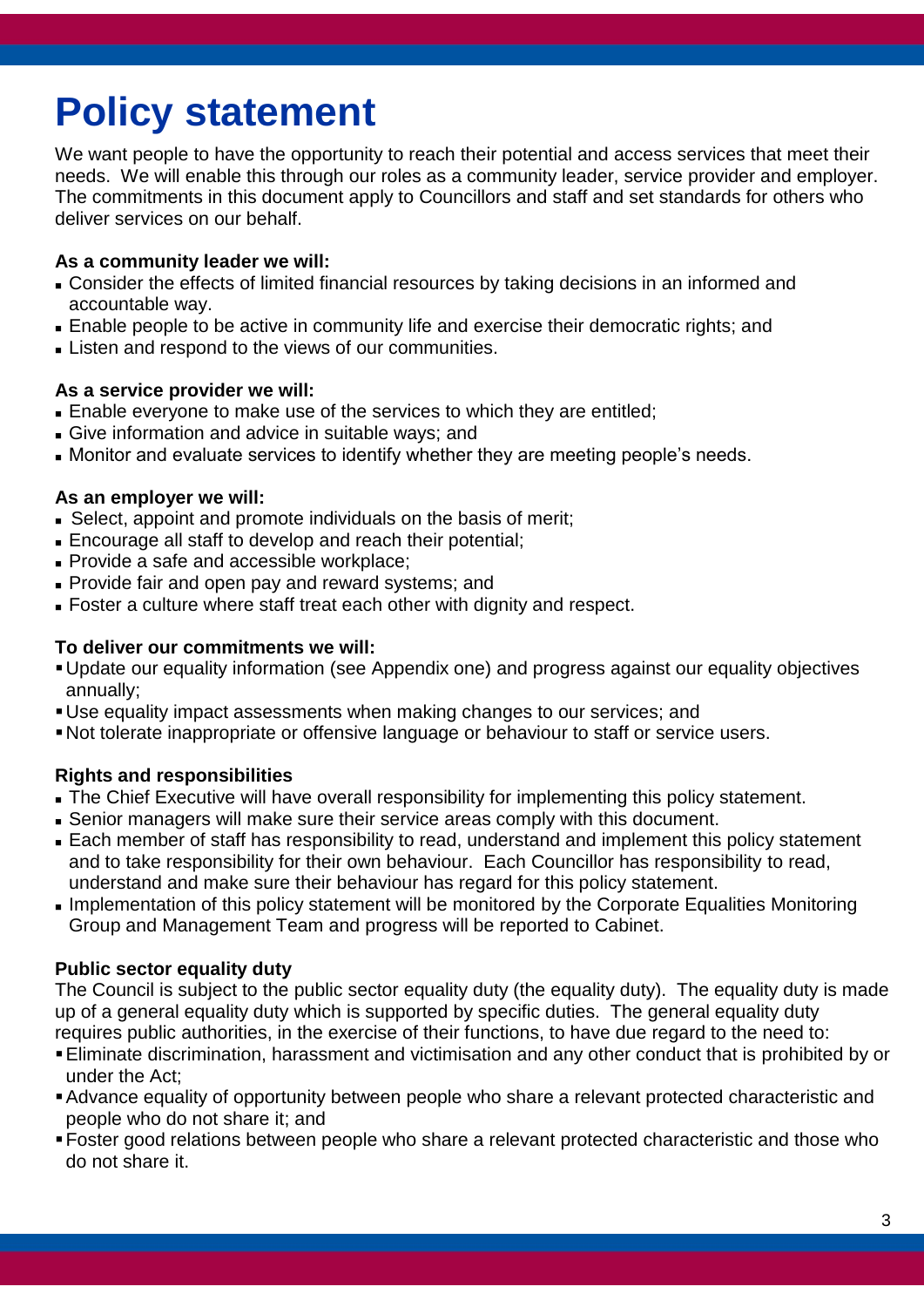# <span id="page-3-0"></span>**Equality information**

Under the Equality Act (2010) we are required to publish information to show how we comply with the Public Sector Equality Duty. This must include information relating to people, who share a protected characteristic, who are our employees and people affected by our policies and practices. We have provided information about our population below. We collect information about the protected characteristics of people that use our services and our employees, only where this is relevant to our policies and procedures. This information is attached at Appendix one.

#### **Our population**

The borough has a population of 116,100. The Office for National Statistics has predicted that the borough population will increase by a further 13,200 by 2021 (an 11.4 per cent increase).

#### **Disability**

The 2011 Census recorded that 12,763 households (27.1 per cent) in the borough include people with a long-term health problem or disability. Of these 2,260 households (4.8 per cent) include two or more persons with a long-term health problem or disability. 16,371 people (14.3 per cent) in the borough have their day to day activities limited a little or a lot by a long-term illness or disability. This is lower than the Kent average of 17.6 per cent and lower than the national average of 17.9 per cent.

#### **Age**

Mid-year population estimates (2014) recorded the average age of the borough's population as 40.4. This is slightly lower than the Kent average of 40.7 years but higher than the national average of 39.6 years. Currently, 18.4 per cent of the borough's population is aged over 65. Population forecasts indicate that 26.2 per cent of the borough's population will be aged over 65 by 2033. This is in line with population forecasts for the Kent area.

#### **Sex (gender)**

The 2011 Census recorded that 51 per cent of the population is female and 49 per cent is male.

#### **Race**

The 2011 Census recorded that 5,810 people (5.1 per cent) in the borough are from a Black or Minority Ethnic background. This is lower than the Kent average of 6.9 per cent and the national average of 14.6 per cent.

#### **Religion or belief**

The 2011 Census recorded that 62.9 per cent of the population is Christian. This is higher than the Kent average of 61.8 per cent and the national average of 59.4 per cent. 26.6 per cent of the population have no religion. Small proportions of the remainder of the population are Muslim, Buddhist, Hindu, Sikh and Jewish.

#### **Sexual orientation**

Sexual orientation data is not captured by the Census. Data from the Integrated Household Survey estimates that 1.6 per cent of adults in the UK identified their sexual identity as lesbian, gay or bisexual in 2014.

#### **Pregnancy or maternity**

In 2014, there were 57.6 births per 1,000 of the borough's population. This is lower than the Kent average of 62.4 and the national average of 62.1.

#### **Marital or civil partnership status**

The 2011 Census recorded that 50.1 per cent of the borough's population are married. This is higher than the Kent average of 48.9 per cent and the national average of 46.6 per cent.

#### **Gender reassignment**

At present, there is no official estimate of the trans population. Gender reassignment data is not captured by the Census.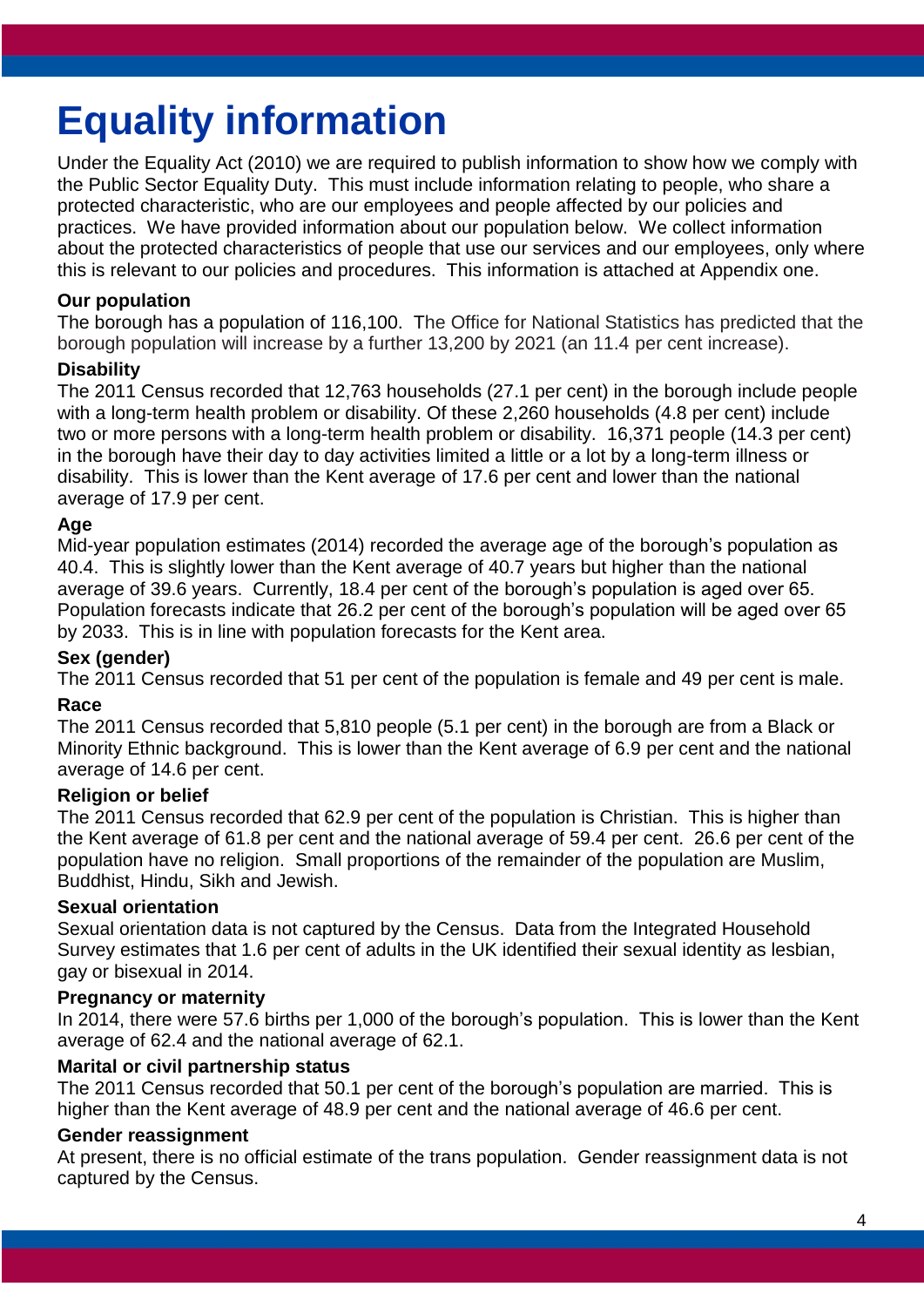# <span id="page-4-0"></span>**Equality objectives**

Under the Equality Act (2010) we are required to prepare and publish one or more objectives to show how we will achieve any of the things mentioned in the aims of the general equality duty.

Our Five Year Plan 2014-2019 sets out what we can achieve over the next five years to help local people, businesses and visitors to our borough. The plan was widely consulted on and received extensive feedback. In addition our Corporate Priorities support the Five Year Plan and are reviewed and consulted upon annually. In 2015, we also carried out a Residents' Survey of a representative sample of the borough's population.

The information gathered through our consultations, and the data collected in Appendix one, has been used to determine our equality objectives which are linked to our Five Year Plan and Corporate Priorities. Our equality objectives for 2016-2020 are summarised below.

#### **Equality objective one**

As a community leader, we will advance equality of opportunity by mitigating the potential impacts of welfare reform on 16-24 year olds who require our housing services.

#### **Equality objective two**

As a service provider, we will advance equality of opportunity by investigating whether we can increase the number of people who are able to easily access the information they need, and satisfactorily complete the transactions they require, on the Council's website.

#### **Equality objective three**

As a community leader and a service provider, we will foster good relations and advance equality of opportunity by increasing participation in our heritage, arts and culture programme for people with disabilities, younger and older age groups, ethnic groups, religious groups and lesbian, gay, bisexual and trans people.

#### **Equality objective four**

As an employer, we will advance equality of opportunity by encouraging a broader range of people to apply for Council vacancies.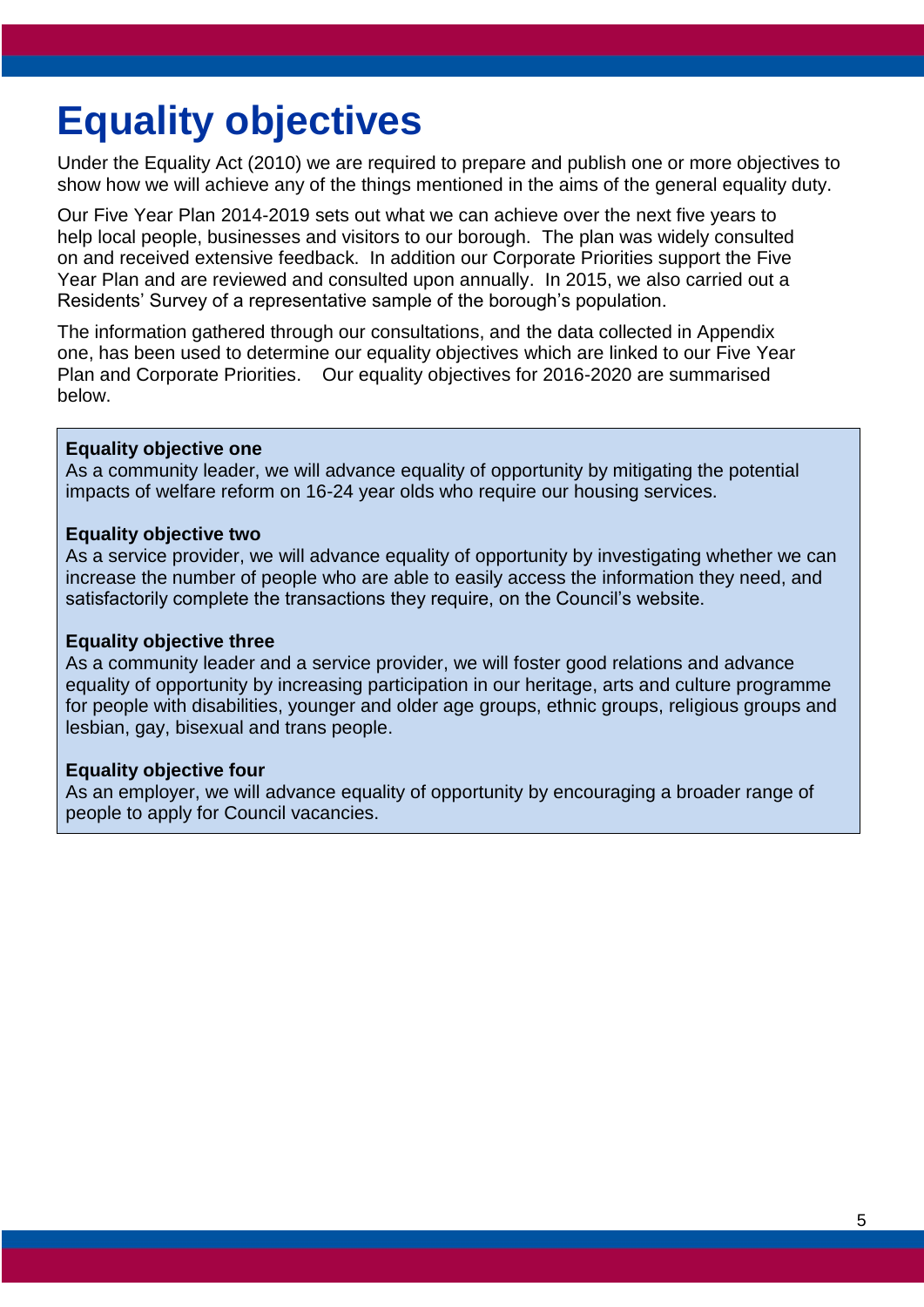# <span id="page-5-0"></span>**Equality objective one**

We will advance equality of opportunity by mitigating the potential impacts of welfare reform on 16-24 year olds who require our housing services.

#### **Why we have chosen this objective:**

Welfare reform changes will result in cuts to housing benefit entitlement which could mean that some social housing is no longer affordable for younger households.

#### **Link to Five Year Plan:**

A confident borough.

#### **We will measure outcomes against this objective for the following protected characteristics:**

Age

#### **We will report the following information against this objective on an annual basis:**

- Number of rough sleepers by affected age group.
- Number of households in temporary accommodation by affected age group.
- Number of homeless acceptances by affected age group.
- Example case of changes in welfare entitlement for relevant age group.

#### **Our action plan to deliver this objective is:**

- 1. Introduce monitoring of above indicators (by March 2017).
- 2. Develop example case of benefit recipient to illustrate changes in welfare entitlement (by March 2017).
- 3. Identify whether there are any percentage differences in welfare entitlement and housing indicators (by March 2018).
- 4. Consider the impacts of changes in welfare entitlement on housing service users and identify any further actions as appropriate (by March 2018).

#### **The lead officers for delivering this objective are:**

Head of Customers and Communities Head of Revenues and Benefits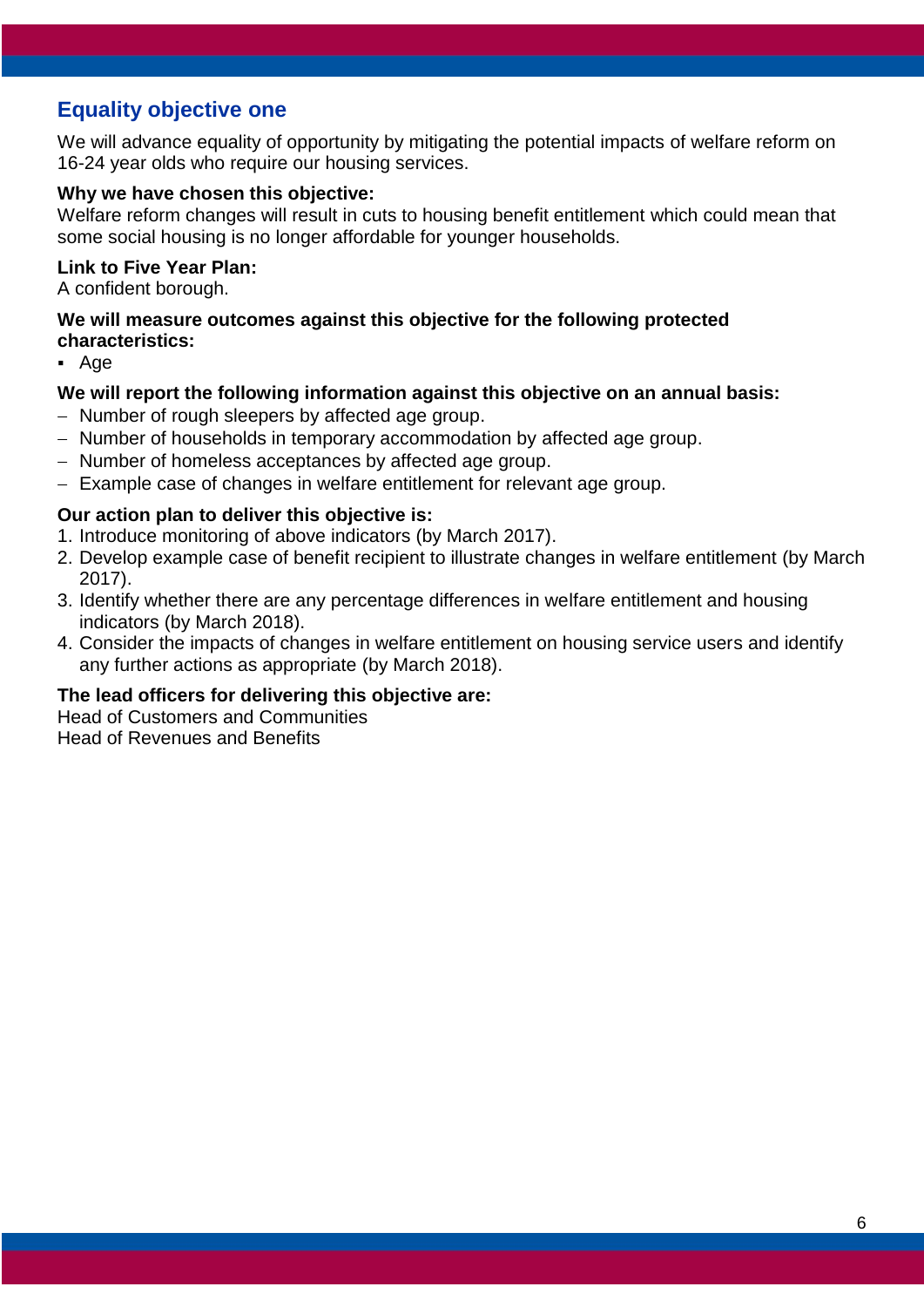# <span id="page-6-0"></span>**Equality objective two**

We will advance equality of opportunity by investigating whether we can increase the number of people who are able to easily access the information they need, and satisfactorily complete the transactions they require, on the Council's website.

#### **Why we have chosen this objective:**

The Residents' Survey in 2015 showed that those aged 35-54 were more likely to use the Council's website as their primary means of communication than those aged over 55. Those aged 16-54 were more likely to think that the internet is essential than those aged over 55.

Internet usage data indicates that there may be a correlation between wards where there are a higher number of households who do not use the internet and wards where there are a higher number of households who have one or more persons with a disability.

Further information is needed to establish whether those who do not use online services share a protected characteristic and whether there are people with protected characteristics who would like to access services online but are currently unable to. Our Digital Inclusion Plan will make sure that people who want to use our online services are able to, and that those who do not currently use them are not left behind, whilst still providing other ways to access services.

#### **Link to Five Year Plan:**

Our Five Year Plan sets out our aim of 'all of our business that can be done digitally, will be done digitally'.

#### **We will measure outcomes against this objective for the following protected characteristics:**

- Age
- **-** Disability
- **Ethnicity**

#### **We will report the following information against this objective on an annual basis:**

- Demographic report from google analytics giving profile information by age.
- Usage figures for website accessibility features on the Council's website.
- The number of complaints received from people who are unable to access our services.

#### **Our action plan to deliver this objective is:**

- 1. Conduct an accessibility audit of our website (by March 2017).
- 2. Start collecting age profile data with google analytics to establish baseline profile of people using our website (by March 2017).
- 3. Investigate whether we can monitor usage of website accessibility features on the Council's website (by March 2017).
- 4. Use information to design provision of services on the Council's website (ongoing).
- 5. Complete usability testing of website with people with disabilities and different age groups (by March 2017).
- 6. Website design to maintain AA compliance (ongoing).

#### **The lead officers for delivering this objective are:**

Head of Digital Services and Transformation Digital Services Team Manager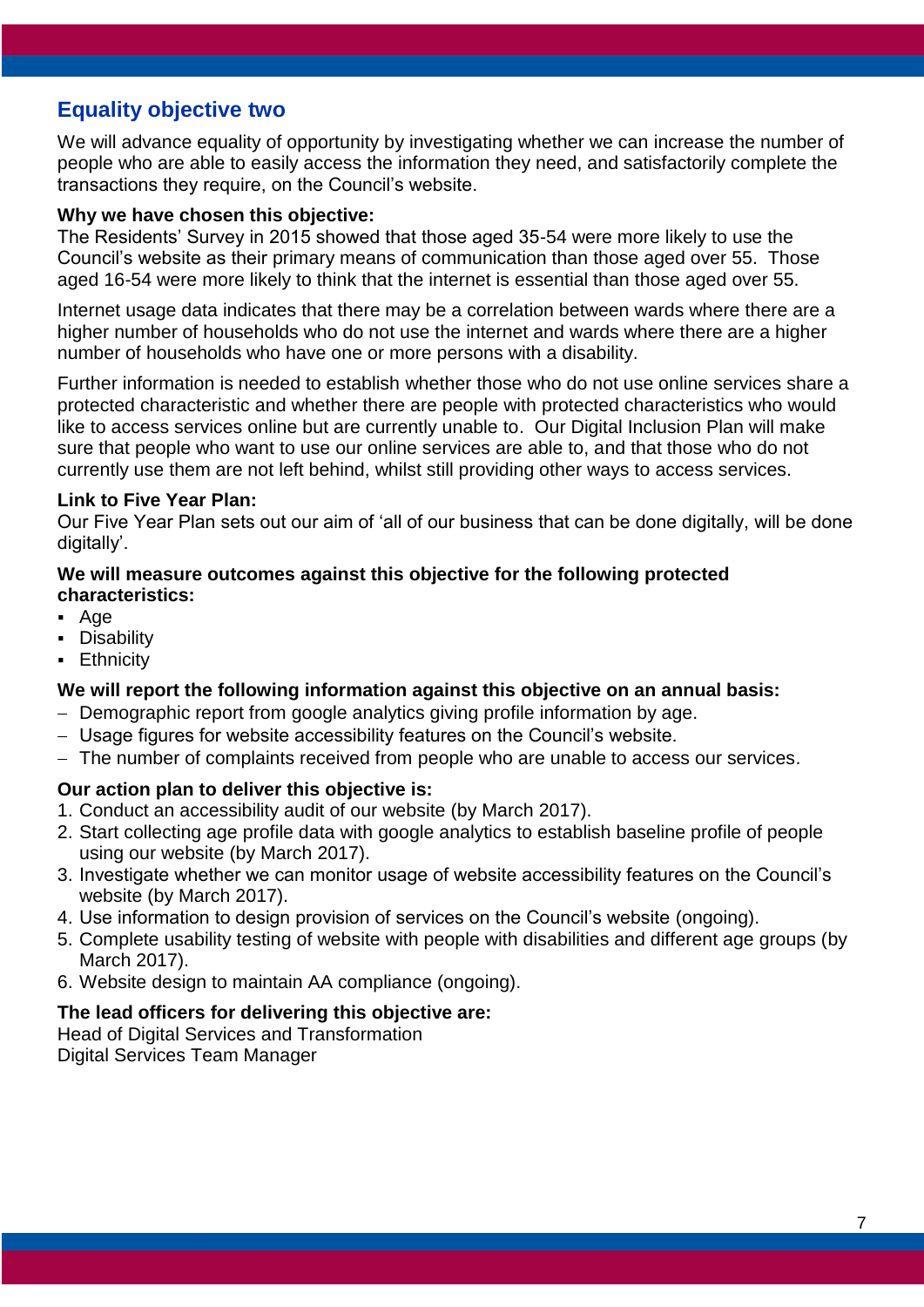# <span id="page-7-0"></span>**Equality objective three**

We will foster good relations and advance equality of opportunity by increasing participation in our heritage, arts and culture programme for people with disabilities, younger and older age groups, ethnic groups, religious groups and lesbian, gay, bisexual and trans people.

#### **Why we have chosen this objective:**

Our Cultural Strategy (2014) recognises that the Museum and Art Gallery and Assembly Hall Theatre could offer more and provide a better cultural focus and attraction in Royal Tunbridge Wells. Redevelopment of the Museum & Art Gallery and enhancement of the Assembly Hall Theatre is a priority to enable more people to have an opportunity to participate in culture.

#### **Link to Five Year Plan:**

A prosperous borough

#### **We will measure outcomes against this objective for the following protected characteristics:**

- Age
- **Disability**
- **Ethnicity**
- Religion or belief
- Sexual orientation

#### **We will report the following information against this objective on an annual basis:** Museum:

- Total number of interactions with young people visiting Tunbridge Wells Museum or having outreach visits in school groups participating in events onsite and offsite settings.
- Other PIs will be established after 2016/17 once evaluation measures are in place.

#### Assembly Hall:

- Number of attendances at signed performances at the Assembly Hall Theatre.
- Number of tickets sold to wheelchair users by the Assembly Hall Theatre.
- Number of complimentary carer tickets issued by the Assembly Hall Theatre.

#### **Our action plan to deliver this objective is:**

Museum:

- 1. Continue our work on Dementia Friendly museums by working with University College London to evidence impact on well being (by March 2017).
- 2. Work with the Polish Community in Tunbridge Wells to offer an exhibition: 'Wycinanki: The Art of Polish Paper Cuts' (by April 2016).
- 3. Improve provision for visitors with visual impairments and special educational needs through staff training, job shadowing and development of new interactive resources (by March 2017).
- 4. Improve exhibition evaluation to adopt a more systematic interdepartmental approach involving curatorial, visitor experience, and audience development staff (by March 2017).
- 5. Development of a lesbian, gay, bisexual, trans (LGBT) exhibition and contemporary collection plan (by March 2018).

#### Assembly Hall:

- 6. To provide signed performances (by March 2017, and annually).
- 7. To offer complimentary carer tickets (by March 2017, and annually).
- 8. To provide wheelchair accessible spaces and introduce monitoring of ticket purchases.

#### **The lead officers for delivering this objective are:**

Head of Partnerships and Engagement Head of Customers and Communities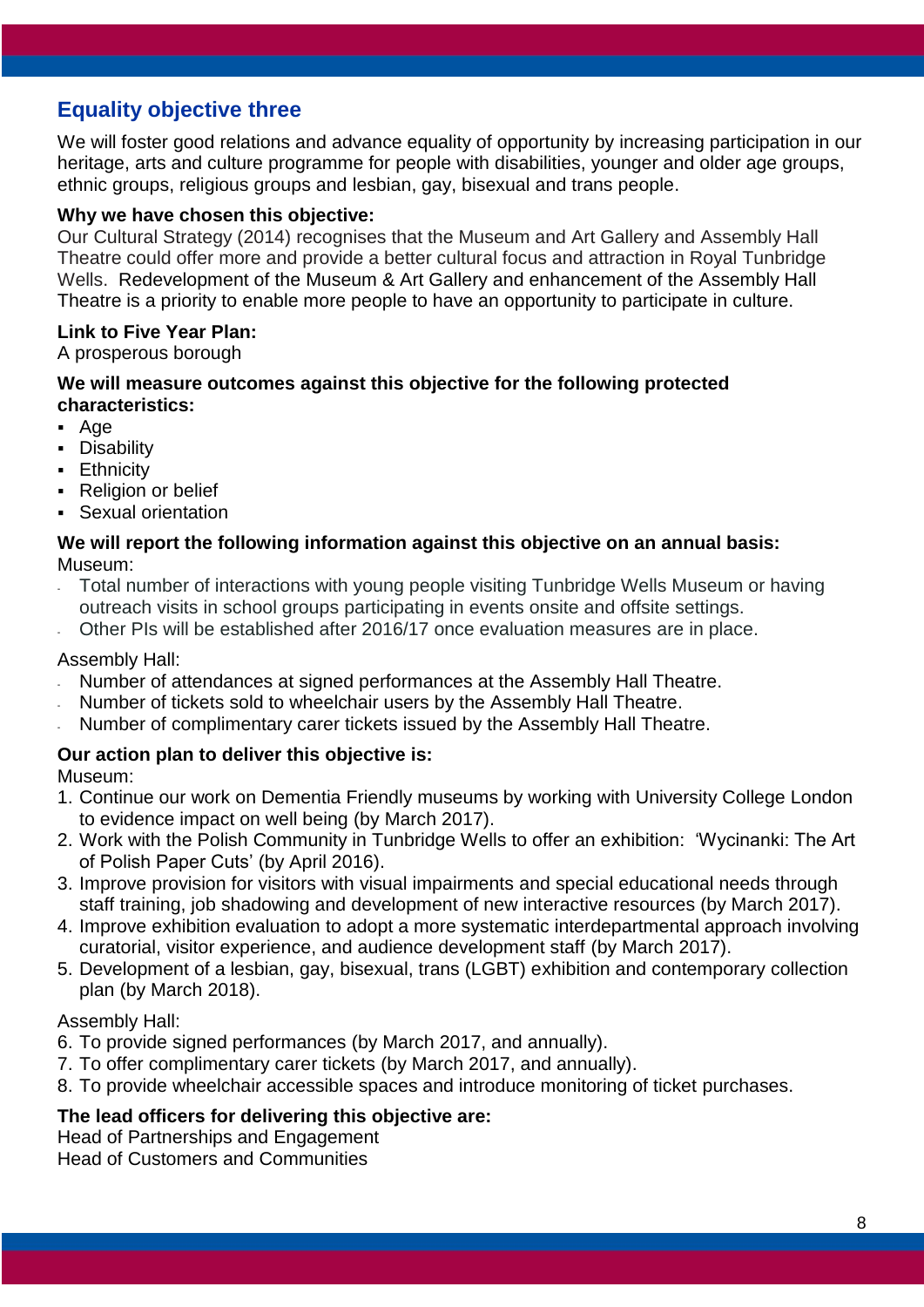# <span id="page-8-0"></span>**Equality objective four**

#### **Equality objective**

We will advance equality of opportunity by encouraging a broader range of people to apply for Council vacancies.

#### **Why we have chosen this objective:**

This objective has been chosen as it reflects a key part of our HR strategy 2016-2020, ensuring that we are able to recruit the right people to work for the Council in order to meet the future challenges.

#### **Link to Five Year Plan:**

Our Five Year Plan sets out our aim of 'all of our business that can be done digitally, will be done digitally'.

#### **We will measure outcomes against this objective for the following protected characteristics:**

- Age
- **-** Disability
- **Ethnicity**
- Sex (gender)

#### **We will report the following information against this objective on an annual basis:**

- Demographic information about applicants for Council vacancies (where available).

#### **Our action plan to deliver this objective is:**

- 1. Use LinkedIn as a recruitment tool (March 2017).
- 2. Compare demographic profile of applicants between Jobs Go Public and LinkedIn and identify any further actions as appropriate (March 2017).

#### **The lead officer for delivering this objective is:**

Head of Human Resources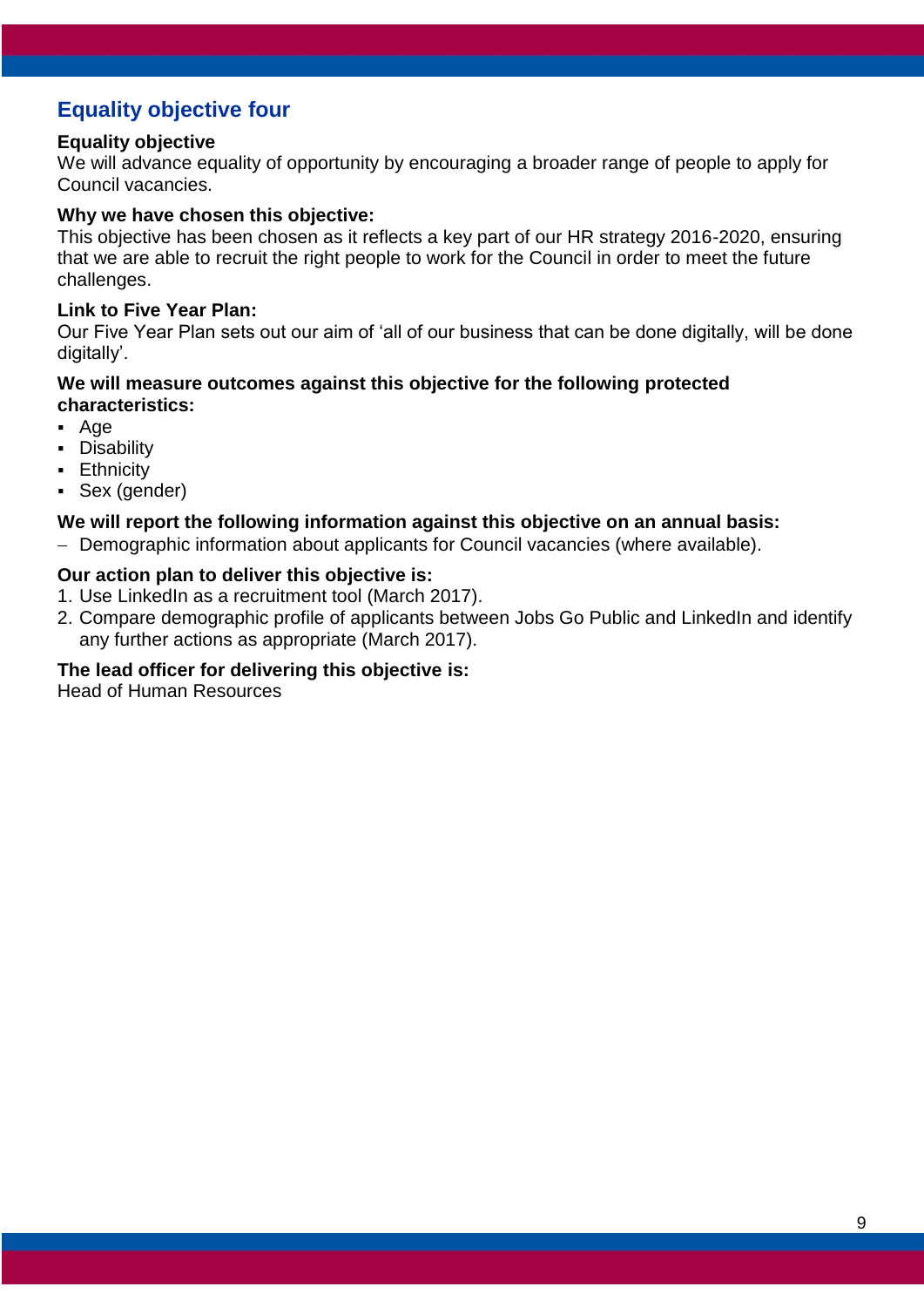# <span id="page-9-0"></span>**Appendix one: Equality information (services and**

#### **employees)**

The following information was collected between April 2014 and March 2015.

### **Access Guide**

| Number of times the DisabledGo-Tunbridge Wells online access | 2,402 |
|--------------------------------------------------------------|-------|
| guide has been used (January-December 2015).                 |       |

### **Assembly Hall Theatre**

| Number of signed performances offered at the Assembly Hall<br>Theatre. |  |
|------------------------------------------------------------------------|--|
|                                                                        |  |

| Number of complimentary carer tickets issued by the Assembly Hall 2,133 |  |
|-------------------------------------------------------------------------|--|
| Theatre.                                                                |  |

### **Cemetery and Crematorium**

| Percentage of Muslim burials at the Crematorium. | $1.8$ per cent |
|--------------------------------------------------|----------------|
|--------------------------------------------------|----------------|

## **Community Safety**

| Number of hate incidents in the borough (recorded by Kent Police). 81 |  |
|-----------------------------------------------------------------------|--|
|-----------------------------------------------------------------------|--|

## **Housing**

| Percentage of applicants from a Black and Minority Ethnic<br>Background on the housing register.             | 18 per cent   |
|--------------------------------------------------------------------------------------------------------------|---------------|
|                                                                                                              |               |
| Percentage of applicants from a Black and Minority Ethnic<br>Background housed through the housing register. | 15.1 per cent |
|                                                                                                              |               |
| Percentage of full-time and occasional wheelchair users on the<br>housing register.                          | 3.3 per cent  |
|                                                                                                              |               |
| Percentage of full-time and occasional wheelchair users housed<br>through the housing register.              | 4.9 per cent  |
|                                                                                                              |               |
| Number of Disabled Facilities Grants completed per year.                                                     | 67            |